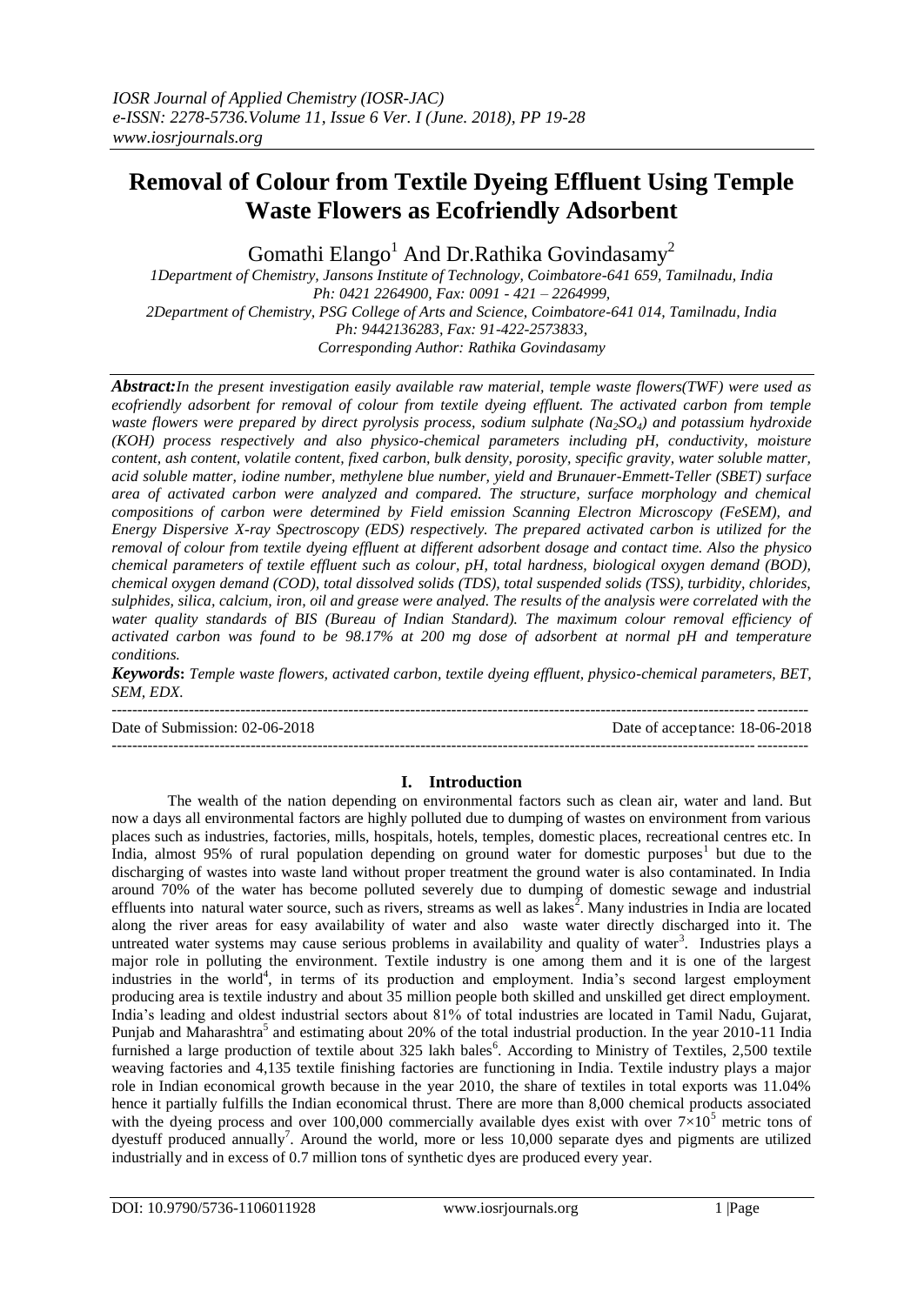Although textiles contribute significantly toward the economy of developing countries such as India, it pollutes the environment particulary aquatic environment largely through discharging of wastewaters at various steps such as dyeing and printing process. Nearly, 1,000-3,000 m3 of water is let out after processing about 12- 20 tonnes of textiles per day. These effluents contains more dyes and chemicals which is severely affect health and environment if not maintained properly<sup>8</sup> due to the presence of non-biodegradable and carcinogenic substances. Wastewater generated in different production steps of a textile mill have high pH, temperature, detergents, oil, suspended and dissolved solids, dispersants, leveling agents, toxic and non-biodegradable matter, color and alkalinity<sup>9</sup>. Chemical pollutants present in textile wastewater are dyes containing various chemical substances including carcinogenic amines, toxic heavy metals, pentachlorophenol, chlorine-bleaching, halogen carriers, free formaldehyde, biocides, fire retardants and softeners<sup>10</sup>. The textile wastewaters are characterized by highest variations in many parameters such as chemical oxygen demand (COD), biochemical oxygen demand (BOD), pH and colour<sup>11</sup>. Also dyes are complex compounds which are difficult to degrade biologically. One of the major classes of dyes used in textile industry are azo dyes and the use of azo dyes have been growing extremely as of their ease and cheapest in synthesis than natural dyes<sup>12,13</sup>. Some of azo dyes are either toxic or mutagenic and carcinogenic<sup>14</sup>. Therefore removal of dyes from water is of significant importance from environmental point of view.

Dye removal process contains mainly of a combination of various techniques<sup>15</sup>. The majority of physical, chemical and biological color removal techniques undergo either by concentrating the color into sludge, solid supports, or by the complete disintegrate the dye molecule. Recently, adsorption process is being focused at a greater extent due to simple operation, effectiveness, and economical in removing dyes, metal, organic compounds from wastewater. The process of removing substances from either gaseous or liquid solutions with the help of solids is known as adsorption. According to US Environmental Protection Agency the adsorption process by activated carbon<sup>16</sup> is successful method in all areas such as water, air purification process etc due to ease of use and availability of raw materials. Currently many researchers working on agricultural byproducts as precursor materials<sup>17,18,19</sup> in the preparation of activated carbon by some form of activation process. Activated carbon (AC) is a non-graphitic form of black carbonaceous material which is solid, tasteless and microcrystalline with a porous structure<sup>20,21</sup> and it has been regarded as a unique and worldwide accepted adsorbent due to its excellant surface area, microporous structure, high adsorption capacity and high degree of surface reactivity<sup>22,23,24</sup>.

# **Area of study**

The textile dyeing effluent is collected from Coimbatore district, Kongu Nadu region of Tamil Nadu, India for the present investigation. The city Coimbatore is also known as Manchester of South India, Textile Capital of South India etc. Enormous amount of wastes such as organic, inorganic,bio degradable, non biodegradable, medical wastes etc generated from various industries, hospitals, hotels, houses, temples, recreational activities etc., has been indiscriminately dumped into land, water etc without getting proper approval from pollution control board. In Tamil Nadu there are large number of industries located in various districts like Vellore, Erode, Dindugal and Coimbatore in an unorganized manner. Among them, Coimbatore is the second largest industrial centre in Tamil Nadu. The major industries include textile, dyeing, electroplating, motor and pumpset, foundry and metal casting industries. Around 500 textiles, 200 electroplating industries, 300 dyeing units and 100 foundries are present in Coimbatore district and apart from these industries unorganized sets of sewers<sup>25</sup> numbering 21,000 are present in various zones and the wastes are discharging into the sewage farm situated in Ukkadam, which has been used for irrigating the nearby fields. Effluents emerging from these industries are going to pollute water resources in and around Coimbatore district. Although all Indian industries function under the strict guidelines of central pollution control board<sup>26</sup> (CPCB) but still the situation of environmental pollution is far from satisfactory. Different rules and regulations, norms and guidelines are given for industries depending upon the pollution potential. Most of the major industries have treatment facility and running under the fixed guidelines, but this is not the case for small scale industries, which cannot afford enormous investment in pollution control equipments and instruments as their profit margin is slender. As a result in India there are sufficient evidences available regarding mismanagement of Industrial waste<sup>27,28,29</sup>. Hence the present work is aimed to prepare the activated carbon from temple waste flowers (TWF) in Coimbatore district by direct pyrolysis process, sodium sulphate  $(Na_2SO_4)$  and potassium hydroxide(KOH) process respectively and also physico-chemical parameters and the structure, surface morphology and chemical compositions of carbon were studied and compared by BET, SEM and EDS. The physicochemical parameters of textile dyeing effluents were analyzed and results of effluent correlated with BIS limits. Mainly the colour of the textile dyeing effluent was removed by adsorption process by TWF as adsorbent at different contact time and different dosage of adsorbent.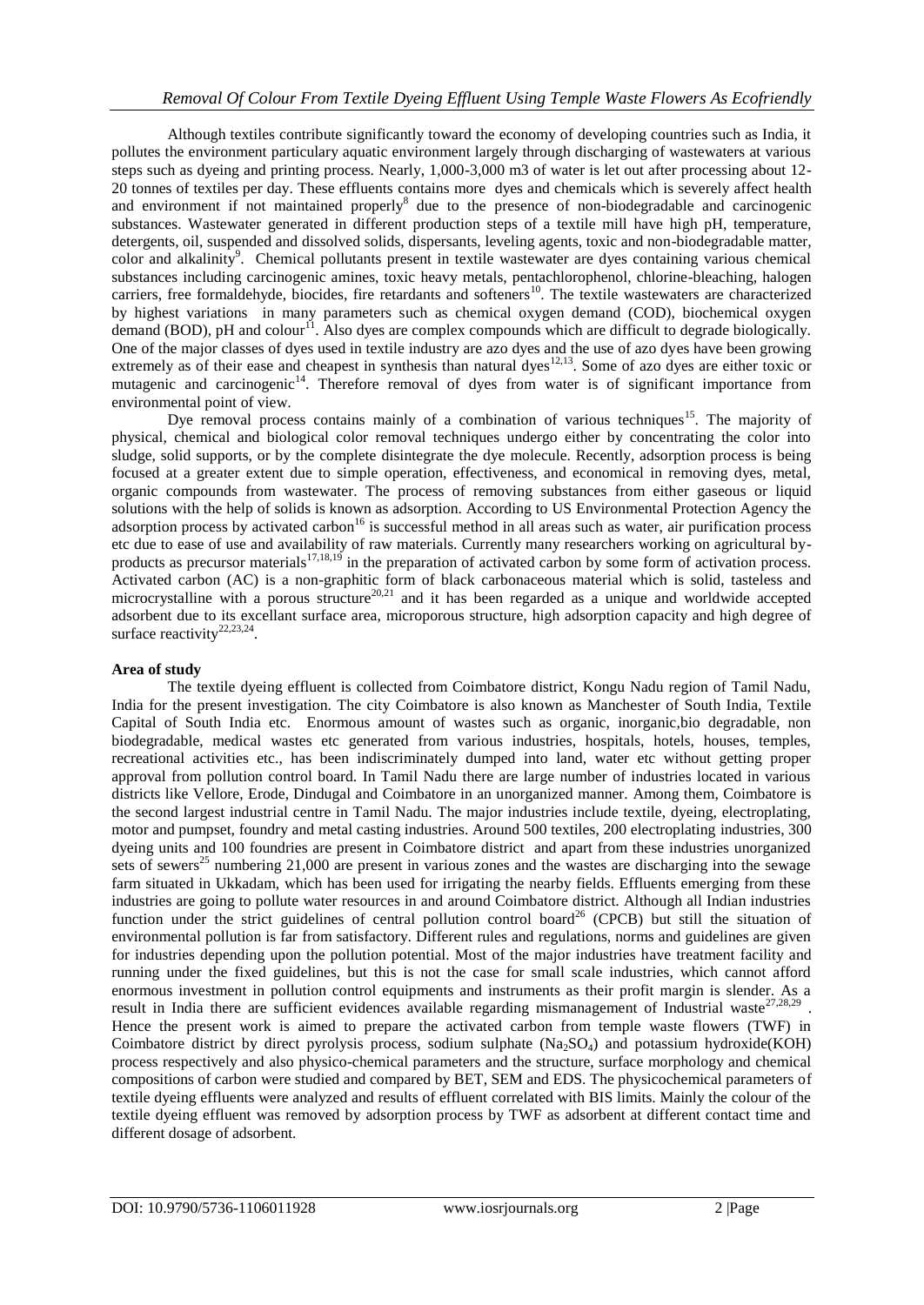# **II. Methodology**

#### **Prinary process**

The waste flowers were collected from temples in and around Coimbatore district, Tamilnadu, India. The waste flowers were washed with distilled water and sun dried. The dried materials were ground to a fine powder using mixer and used as starting material.

#### **Direct pyrolysis process**

The starting material (10.0 g) is taken in crucible and heated at  $550^{\circ}$ C for 2 h then it was cooled to room temperature and the product was washed with distilled water then it was dried in the oven at 110  $^{\circ}$ C for 6 h. The dried material was ground to a fine powder using mortar and pestle and it was passed through sieves to obtain product ( $FW<sub>D</sub>$ ) with uniform particle size 110  $\mu$ m which was kept in an air tight vial and used for the present study.

#### **Production of activated carbon by chemical activation with Na2SO<sup>4</sup> and KOH**

A carefully weighed 10.0 g starting material is treated with 50 ml of 0.1N of sodium sulphate. The materials were kept aside for 24 hours at room temperature for complete charring. After impregnation, the excess solution was decanted. Then this material was transferred into a clean crucible of known weight and it was then heated in a muffle furnace maintaining temperature at 450 °C for a period of 2 h for carbonizing. The carbonized material was cooled to room temperature then the product was washed with distilled water ( $pH = 7$ ) to remove colour and impurities and dried in the oven at  $110<sup>0</sup>C$  for 3 h. The dried material was ground to a fine powder using mortar and pestle and it was passed through sieves to obtain sample  $(FW_P)$  with uniform particle size 110 μm which was kept in an air tight vial and used for the present investigation. The same procedure was repeated for potassium hydroxide solution and the product was represented as  $FW<sub>S</sub>$ .

The effluent sample was collected in cleaned plastic container and it was subjected to physicochemical parameters by using standard procedures<sup>30,31,32,33,34</sup> and removal of colour by adsorption process. The physico-chemical parameters of effluent given in Table 3 and Table 4.

## **Batch Adsorption experiments**

The batch adsorption experiments were carried out to study optimum removal of colour from textile effluent. Required quantity of different doses of activated carbon produced from temple waste flower added to Erlenmeyer flasks with 50 ml textile industry waste effluent. The bottles were kept in orbital shaker at  $30^0C$ temperature at 260 r.p.m. The contents were filtered using whatman filter paper no. 42. The equilibrium time and optimum dose of adsorbent were optimised by repeating the same experiment at different conditions.

# **Effect of adsorbent dose**

The different doses of adsorbent was taken such as 25 mg to 300 g with 50 ml textile effluent in Erlenmeyer flasks in orbital shaker at about  $30^0C$  and  $260$  rpm.

# **Effect of time**

To study the effect of time on efficient removal of colour from textile waste the study was carried out. The effect of contact time was investigated for 10 - 120 minute at pH 7 .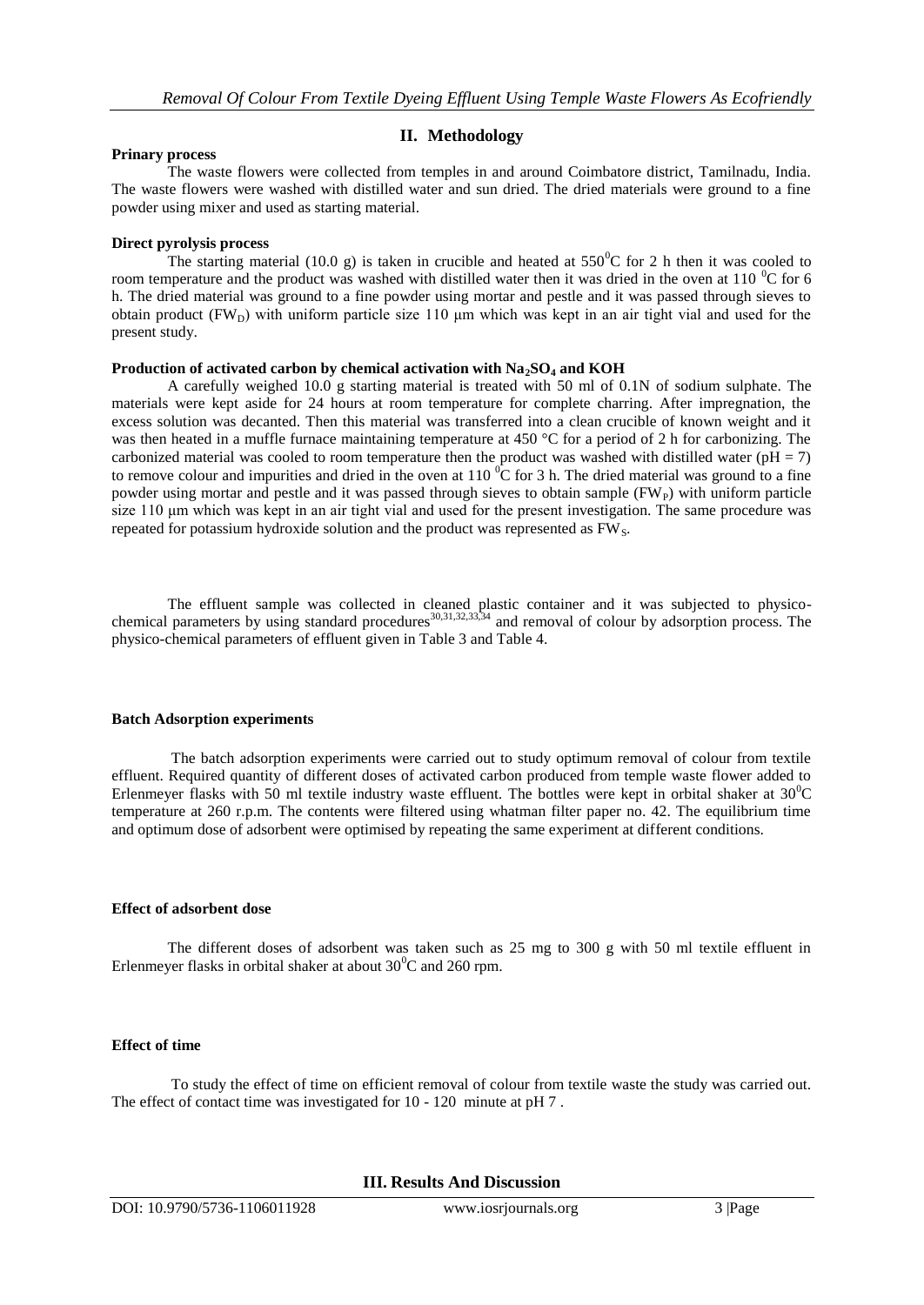# **Surface characterization of activated carbon**

The physico-chemical characteristic values of activated carbons  $FW<sub>D</sub>$ ,  $FW<sub>S</sub>$  and  $FW<sub>P</sub>$  are recorded in Table 1. Too high pH instructed us more contamination while too low pH indicates that acid wash was not complete. The pH of activated carbons  $FW<sub>D</sub>$ ,  $FW<sub>S</sub>$  and  $FW<sub>P</sub>$  was determined to be 7.63, 7.34 and 6.87 respectively. According to Ahmedna and Okieimen<sup>35,36</sup> that for most applications, carbon pH 6-8 is acceptable. The quality of activated carbon is related to proximate analyses of moisture, ash and volatile content of the carbon. From Table 1 the carbon FW<sub>D</sub> has low amount of moisture, ash and volatile matter than the carbons  $FW<sub>S</sub>$  and  $FW<sub>P</sub>$  respectively which shows that the carbon  $FW<sub>D</sub>$  has more surface area and therefore adsorption is high. The carbon should be insoluble in water and acid or solubility of carbon should be low. From Table 1, the solubility of carbon is in the order  $FW_{D}$  <  $FW_{P}$  <  $FW_{S}$ .

The porosity of  $FW<sub>D</sub>$ ,  $FW<sub>S</sub>$  and  $FW<sub>P</sub>$  were calculated as 65.0, 53.93 and 59.18 respectively. It has been observed that the carbon  $FW<sub>D</sub>$  has higher porosity, therefore the adsorption will be more. According to AWWA<sup>37</sup>, lower limit of bulk density is 0.25 g/cm3 for granular activated carbon could be put into practical use. The Higher bulk density increases the mechanical strength<sup>38</sup> also higher the bulk density the better the filterability of activated carbon. However, activated carbon with bulk density of 0.5 g/cm3 is more enough for decolourization of sugar<sup>39</sup>. From Table 1, there is a slight difference of the bulk density has been recorded for the carbon FW<sub>D</sub>, FW<sub>S</sub> and FW<sub>P</sub>. Specific gravity of prepared carbons are in the order FW<sub>P</sub>> FW<sub>S</sub>> FW<sub>D</sub>.

Iodine number is an important parameter to measure the micropore content of the activated carbon. The micropores are developed during the activation process and it gives the idea about surface area of activated carbon. The value of iodine number obtained for  $FW<sub>D</sub>$  is 642.0 mg/g which is within the limit set by ASTM (600)  $-1100 \text{ mg/g}$ . The methylene blue values gives yhe inforation of macropores of the activated carbon. Macropores are easily adsorb the large dye molecues in the solution. From the Table 1 methylene blue values are in the order  $FW_{D}$ >  $FW_{S}$ >  $FW_{P}$ . The value of fixed carbon and yield of carbon  $FW_{D}$  recorded as 73.4% and 63.7% respectively which is good than the carbons  $FW<sub>S</sub>$  and  $FW<sub>P</sub>$ . From the overall physico-chemical characteristics analysis, it is concluded that the activated carbon prepared by direct pyrolysis process is best method for the present investigation. The pores and surface area of activated carbon can be analyzed by BET, which is one of the important characteristic study in adsorption process. The BET surface area of the resulting activated carbons  $FW<sub>D</sub>$ ,  $FW<sub>S</sub>$  and  $FW<sub>P</sub>$  was calculated as 672.2, 272 and 232.2 m<sup>2</sup>/g respectively. From the comparison of BET values the carbon  $FW<sub>D</sub>$  is within the limit set by ASTM (600 - 1200 m<sup>2</sup>/g) than the carbons  $FW<sub>S</sub>$  and  $FW<sub>P</sub>$  respectively. Hence the results of BET revealed that the carbon  $FW<sub>D</sub>$  prepared by direct pyrolysis process is chosen for present investigation.

# **Field emission Scanning Electron Microscopy (FeSEM)**

The surface morphology of activated carbon  $FW<sub>D</sub>$ ,  $FW<sub>S</sub>$  and  $FW<sub>P</sub>$  can be determined by FeSEM which is represented in Figure 1, 2 and 3. From the figures, it is observed that the activated carbon  $FW<sub>D</sub>$  containing high pores, caves type openings and large surface area than those prepared using sodium sulphate and potassium hydroxide respectively.

# **Energy Dispersive X-ray Spectroscopy (EDS)**

It is used to gives the chemical compositions of carbon and it consist of spectra showing peaks which is represented inb Figure 4, 5 and 6. The elements of carbon FW<sub>D</sub>, FW<sub>S</sub> and FW<sub>P</sub> given in Table 2, which shows the carbon  $FW<sub>D</sub>$  has rich amount of carbon 99.45% and traces of Na, Mg, Ca and O therefore purity is high.

The carbon FW<sub>D</sub> prepared by direct pyrolysis is satisfied all physico chemical characteristics hence the carbon FWDchosen for present investigation for treatment of textile industrial effluent by adsorption process.

# **Physico-chemical parameters of water effluent**

It is important to study all features of the textile effluent to improve environmental performance and also to sustain considerable quality of the individual companies. The physico- chemical parameters of textile effluent have been analyzed and the experimental results compared with standard BIS limits. The results of the analysis are presented in Table 4.

Temperature of the effluent was found to be 53°C. Higher temperature induces chemical and biological reactions in effluent water. It will also affects the solubility of oxygen and produces bad odor due to anaerobic reactions. pH of the effluent was found to be 7.96 which is alkaline. Many chemical and biological reactions are depends on the pH of the sample. At low pH, most of the metals become soluble in water and at high pH metals become insoluble therefore it could be hazardous to the environment.

The color is the basic and most obvious indicators in water pollution and it is worldwide accepted primary pollutant in wastewater. The discharge of highly colored synthetic dye effluents is aesthetically displeasing and can damage the receiving water body by impeding penetration of light<sup>40</sup>. Colours are easily visible to human eyes even at very low concentration. Hence, colour from textile wastes carries significant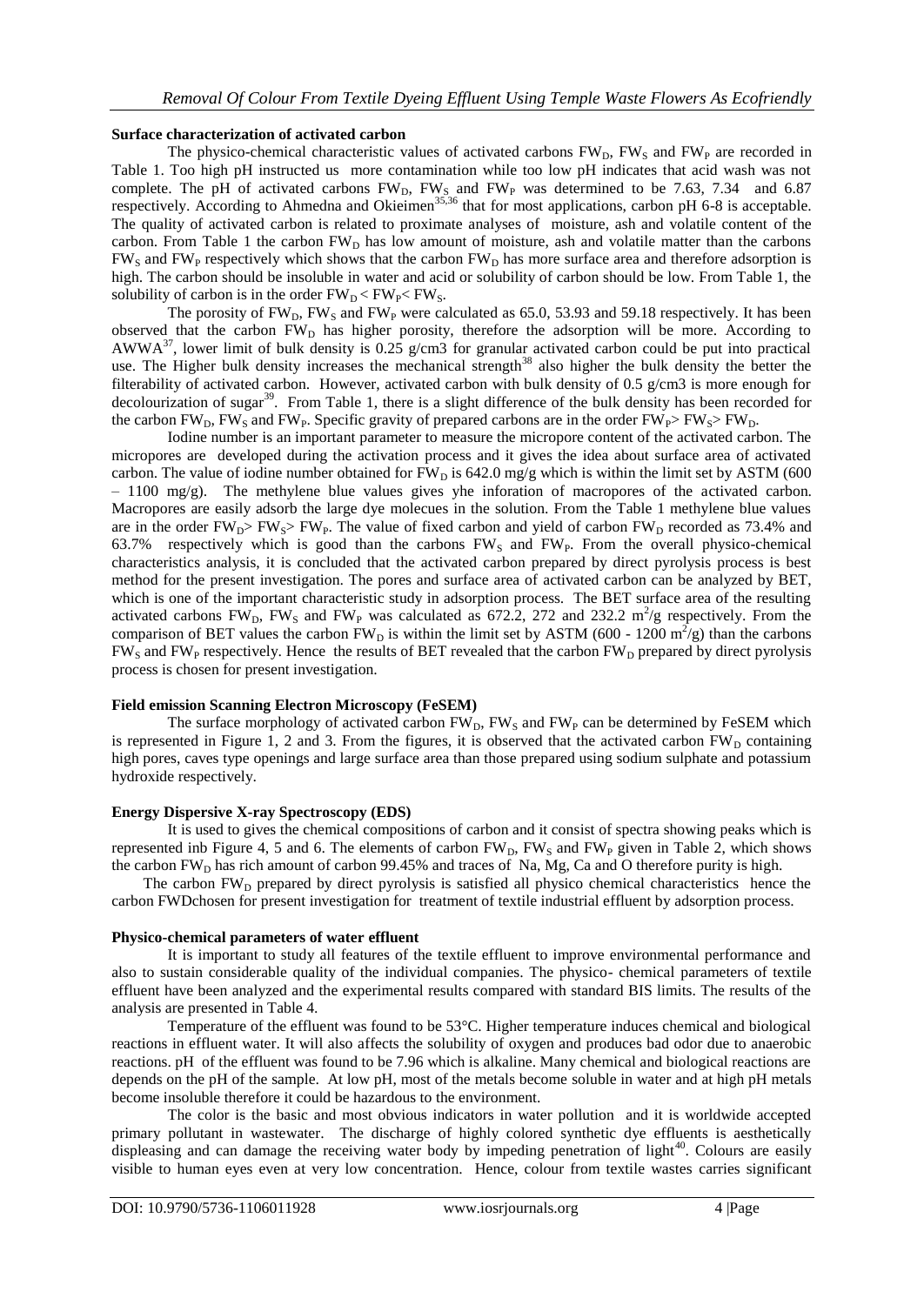aesthetic importance. The effluent selected for the present study is brownish blue colour and colour units were found to be 4800 on Pt-Co scale. The effluent was highly colored indicating high content of different dyes and colour producing compounds. The high color may be the combined result of pH, temperature and acidic conditions that do not allow the chromophore group of dye to disintegrate during dyeing process and making the effluent highly colored. Colour reduces the photosynthesis activity of aquatic life and it affects other parameters such as DO, BOD etc. In general colour is difficult to remove by the conventional treatment methods. Hence adsorption process by activated carbon is one of best method to remove colour in the effluent.

The BOD is due to the presence of organic matter of textile effluents in water bodies. The low BOD indicates good quality water, whereas a high BOD shows the water is highly contaminated and not recommended for drinking purposes. BOD of the effluent was found to be 760 ppm, which is much higher as compared to BIS limits indicating very low amount of oxygen for living organisms for utilizing organic matter. COD of the effluent was found to be 2180 ppm, 10 times high as compared to limits set by BIS. It is observed that toxic conditions and the presence of biologically resistant organic substances in water effluent. Higher COD concentration indicates presence of industrial wastes such as detergents, softeners, non biodegradable dyeing chemicals, formaldehyde based dye fixing agents etc. Hence the effluent is incompatible for the survival of water living organisms due to the reduction of DO content<sup>41</sup>. Divalent metallic cations particularly  $Ca^{+2}$ ,  $Mg^{+2}$ ,  $Sr^{+2}$ , and  $Fe^{+2}$  are responsible for hardness in polluted water . According to BIS, the maximum permissible limit of hardness is 500 mg/L. In the present investigation hardness of the effluent sample was found to be 810 mg/L which is much higher as compared to values prescribed by BIS. Hence softning methods should be adopted in industries to remove hardness in effluent.

The values determined for all the above parameters exceed the limits set by the BIS except total hardness, indicating that the effluent needs to be treated before its discharge into the receiving bodies.

In the present study TDS was determined to be 18220 mg/L which is much higher due to the fixing, bleaching and dyeing agents used for fabric processing on different stages. The high TDS value of water not recommended for drinking and irrigation purposes as it may cause salinity problem. The total dissolved solids in sugar mill effluent, tannery waste and textile industries were also reported in the level of 400 - 1650 ppm<sup>42</sup>, 1000 - 2850 ppm<sup>43</sup> and 8500 - 15000 ppm<sup>44</sup> respectively. TSS contains carbonates, bicarbonates, chlorides, phosphates and nitrates of Ca, Mg, Na, K, organic matter, salt and other particles. The TSS value of effluent was found to be 5992 mg/L which is beyond the permissible limit. The highest suspended particles in effluent increases the TSS which produces the negative impacts on water bodies. The value of turbidity is recorded as 69.5 NTU which have been found to be higher than the BIS limit. The colour, TSS and oily compounds produces turbidity in water which gives bad appearance and foul smell. Also it prevents the sunlight penetration and oxygen transfer process with marine water as a result photosynthesis reaction is stopped. Devi<sup>45</sup>, recorded total plankton, which showed a sterling parallelism with suspended solid. Thus turbidity should be measured and treated carefully before disposed into water system.

The higher amount of chloride, 31287 mg/L in effluent water was recorded which is commonly accepted as pollution effect. The higher value might be the use of chlorine compounds such as hydrochloric acid, hypochloric acid and chlorine gas in various processes<sup>46</sup> like bleaching, washing and disinfecting agents. Excess chloride (> 250 mg/L) gives a bitter taste to water and people who are more intake of high chloride water may be subjected to negative impacts on health and also it leads to high corrosiveness to metallic pipes. Mainly high chloride water destroy some microorganisms which are necessary to maintain food chains in aquatic life<sup>4</sup> and it was found to be favour to EC, TDS, TSS, alkalinity and sulfate. Therefore excess usage of chlorine should be removed properly in textile processing.

In the present study the value of silica determined as 891 mg/L and it makes water turbid and increases salinity problem as a result the water is unfit for domestic and irrigation purposes. Therefore the effluent water should be treated before it is discharged into the water bodie

In the present investigation, sulphides, calcium and iron in textile effluents are measured as 0.21, 118.2 and 0.14 mg/L respectively. These values are lower than the permissible limits.

It is defined as a group of related materials rather than a specific chemical compound extractable by certain solvents, such as hexane<sup>48,49,50</sup>. These compounds are non-polar and hydrophobic in nature. Oil and grease value is recorded to be 12 mg/L which is quite higher than BIS limits. The presence of oil and grease in water bodies prevents transfer of oxygen from atmosphere to water medium as a result reduces the amount of dissolved oxygen (DO) at the bottom of the water bodies<sup>51</sup> and disturbs the process of food chain in the aquatic life. In animals, oil coating can eradicate the padding properties of fur and feathers. So detergents spill over water to remove oil layer but it creates foaming, and can harm to invertebrates and fish as they are a major source of phosphates. Therefore several strategies adopted for minimal usage in textile processing and treated cautiously before their final disposal into water bodies.

# **Colour removal**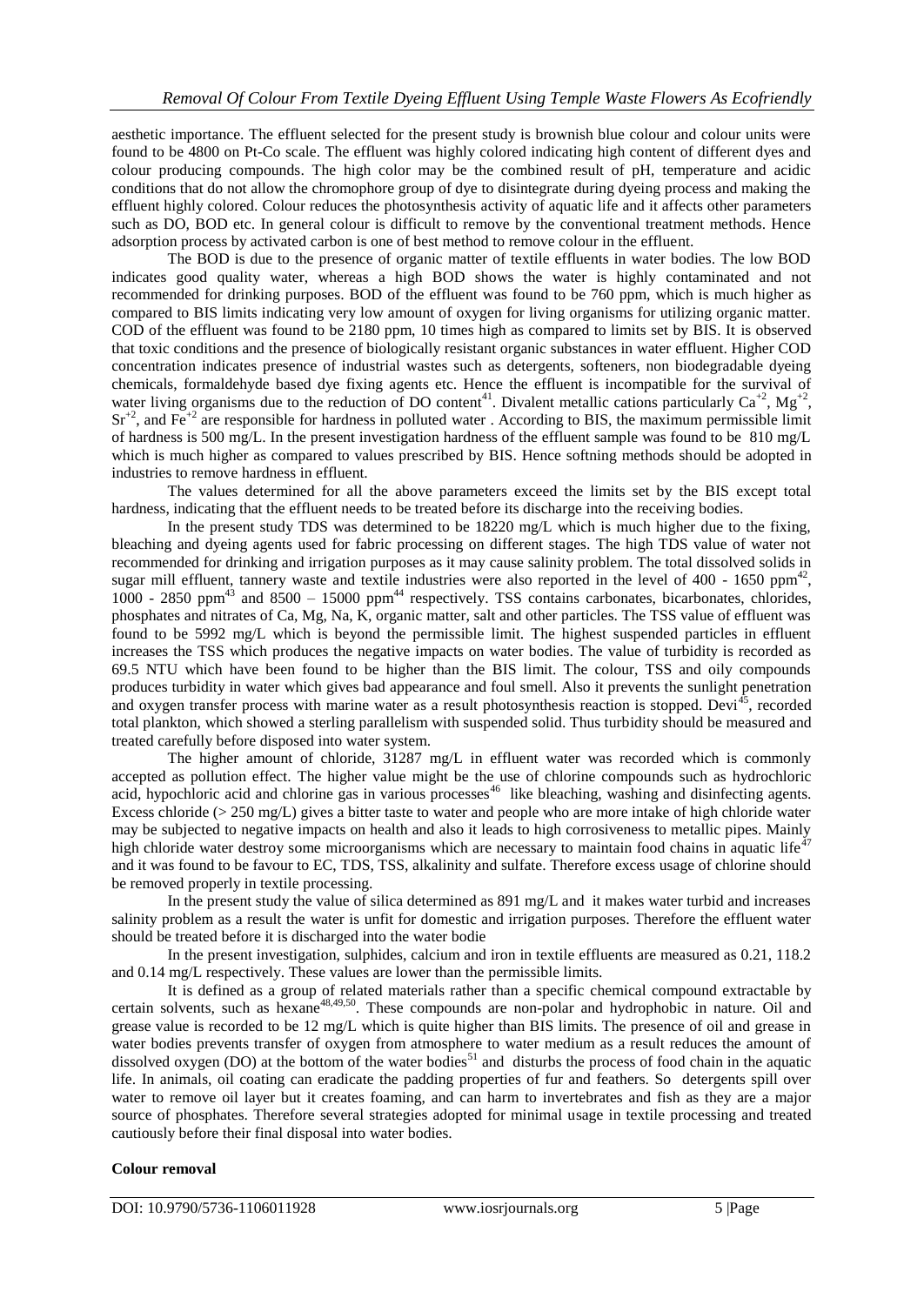In the present investigation, the brownish blue colour sample was collected from industries in Coimbatore district, Tamilnadu, India.

#### **Effect of adsorbent dose**

The different doses of adsorbent taken such as 25 mg to 300 mg with 50 ml textile effluent in Erlenmeyer flasks in orbital shaker at about  $30^{\circ}$ C and  $260$  rpm. It was found that maximum colour removal efficiency of activated carbon was 98.17% at 200 mg dose of adsorbent and adsorption reaches 100% at 225 mg of adsorbent for 2 hrs. The graphical representation is shown below in Figure 7. It was found that adsorption was attained saturation with increase in dosage.

#### **Effect of time**

To study the effect of time on efficient removal of colour from textile waste the study was carried out. The wastewater sample was taken in a Erlenmeyer flasks and kept in a orbital shaker at temperature  $30^{\circ}$ C and 260 r.p.m. The sample was withdrawn from the beaker at pre-determined time interval of 10 min each and results are compared with original colour concentration of waste water to know the colour removal efficiency of adsorbents. It is found that, from the time plays an important role in colour removal, the optimum time duration required for colour removal is 120 mins. The colour removal was 95.83 % with 100 min, the results for efficiency of adsorbents with respect to time are given in Figure 8.

#### **IV. Conclusion**

The temple waste flowers are available freely in the environment and it gives negative impacts on environment and human health. So the present investigation is one of the waste minimization method by reducing temple waste flowers into activated carbon by direct pyrolysis,  $Na<sub>2</sub>SO<sub>4</sub>$ , and KOH process at optimum conditions and used for present investigation. The physico-chemical parameters of prepared activated carbon is analysed and found that the activated carbon prepared by direct pyrolysis process is excellant and chosen for the present investigation. The city Coimbatore is highly affected by various industries, textile industry is one among them. The physico chemical parameters of textile effluent was analyzed and found the nature and types of pollutant concentration present in the effluent. Based on the above results it is concluded that all the parameters are high in concentration than the standards given by BIS except calcium, sulfide, and iron. Also the colour removal efficiency is calculated with the addition of different dosage of adsorbent and contact time. It was found that colour removal efficiency was achieved maximum of 98.17 at 200mg. The colour removal was high 95.83 % at 100 min. Hence the temple waste flowers are excellant raw materials to prepare activated carbon and colour removal was achieved from textile effluent.

#### **Acknowledgement**

The authors thank the authorities of Jansons Institute of Technology, Coimbatore, Tamilnadu, India for providing necessary equipments for successfully complete this work. We also extend our thanks to SITRA (South Indian Textile Research Association), Coimbatore, Tamilnadu, India for SEM and EDS.

#### **References**

- [1]. Moharir A, Ramteke DS, Moghe CA, Wate SR, Sarin R. Surface and ground water quality assessment in Bina region. Indian Jounal of Environmental Protection. 2002;22(9): 961-969.
- [2]. Sangu RPS, Sharma SK. An assessment of water quality of river Ganga at Garmukeshwar. Indian Journal of Ecology. 1987; 14(20): 278-287.
- [3]. Subba Rao C, Subba Rao NV. Ground water quality in residential colony. Indian Journal of Environment and Health. 1995; 37(4): 295-300.
- [4]. Verma R, Kanti T, Verma S. Role Indian Garment Industry and Hrm In Indian Economy. VSRD International Journal of Business and Management Research. 2012; 2(1): 567-569.
- [5]. Husain J, Husain I. Groundwater pollution by discharge of dyeing and printing industrial waste water in Bandi river, Rajasthan, India. International Journal of Environment and Bioenergy, 2012; 2(2):100-119.
- [6]. Back to growth Trajectory, textiles. Survey Industries. Hindu.
- [7]. Khataee AR, Kasiri MB. Photocatalytic degradation of organic dyes in the presence of nanostructured titanium dioxide: Influence of the chemical structure of dyes. Journal of Molecular Catalysis A: Chemical. 2010; 328: 8–26.
- [8]. Al-Kdasi A, Idris A, Saed K, Guan C. Treatment of Textile Wastewater by Advanced Oxidation Processes-A Review. Global Nest International Journal. 2004; 6: 222-230.
- [9]. Kumar P, Prasad B, Mishra IM, Chand Shri. Catalytic thermal treatment of desizing wastewaters. Journal of Hazardous Materials. 2007; 149(1): 26-34.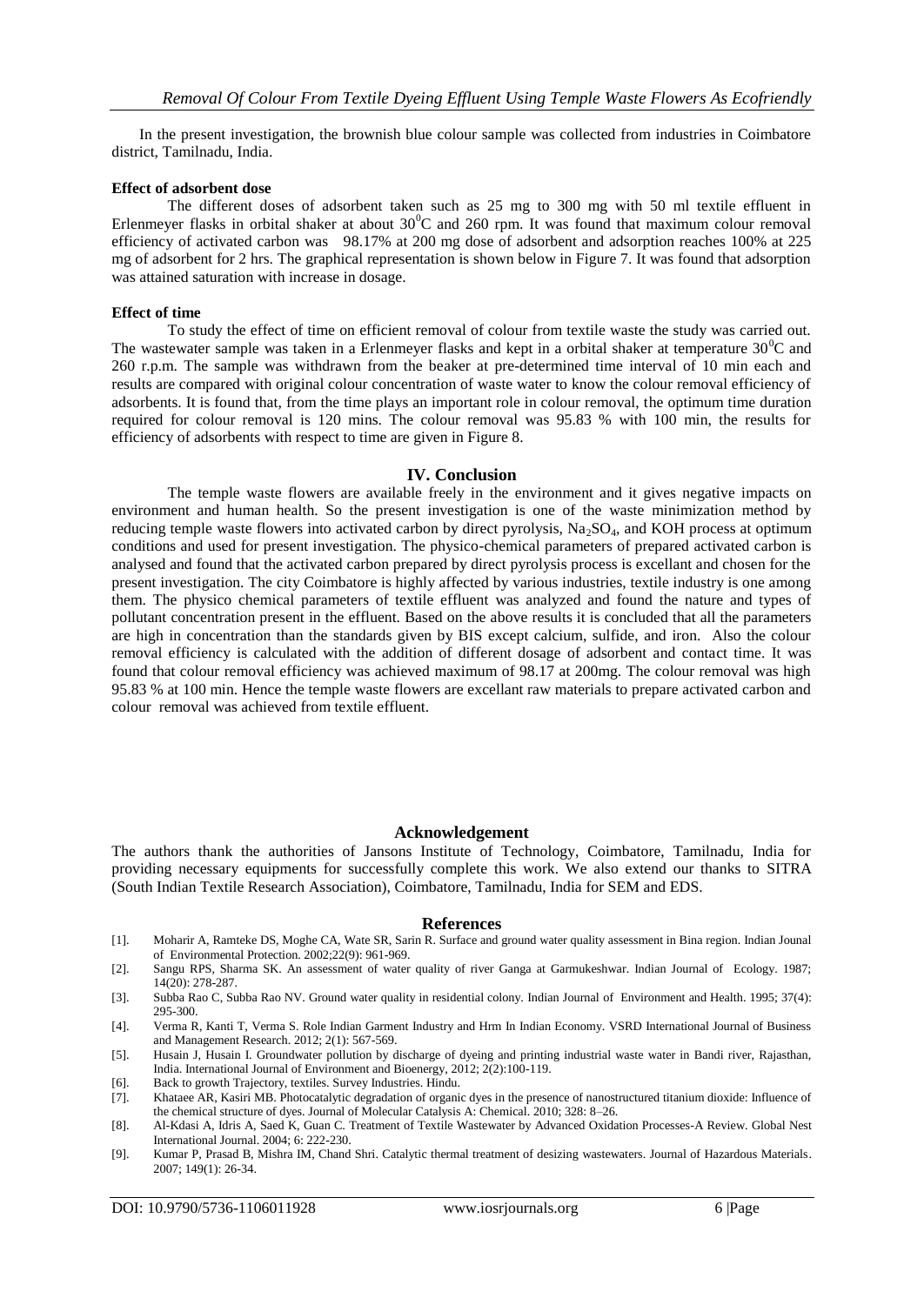- [10]. Chung KT, Cerniglia CE. Mutagenicity of azo dyes: Structure-activity relationships. Mutation Research/ Reviews in Genetic Toxicology. 1992; 277(3): 201–220.
- [11]. Talarposhti AM, Donnelly T, Anderson GK. Colour removal from a simulated dye wastewater using a two-phase anerobic packed bed reactor. Water Research. 2001; 35: 425–432.
- [12]. Zollinger H. Color chemistry: syntheses, properties and applications of organic dyes and pigments. 3nd ed., Wiley VCH. 1991; New York, USA.
- [13]. Sarasa J, Roche MP, Ormad MP, Gimeno E, Puig A, Ovelleiro JL. Treatment of a wastewater resulting from dyes manufacturing with ozone and chemical coagulation. Water Research. 1998; 32(9): 2721–2727.
- [14]. Hildenbrand S, Schmahl FW, Wodarz R, Kimmel R, Dartsch PC. Azo dyes are carcinogenic aromatic amines in cell cultures. International Archieves of Occupational and Environmental Health. 1999; 72 (suppl.):52-56.
- [15]. Hayase N, Kouno K, Ushio K. Isolation and characterization of Aeromonas sp.B-5 capable of decolorizing various dyes. Journal of Bioscience and Bioengineering. 2000; 90: 570-573.
- [16]. Sivakumar P, Palanisamy PN. Mechanistic study of dye adsorption on to a novel non-conventional low-cost adsorbent. Advances in Applied Science and Research. 2010; 1 (1): 58-65.
- [17]. Okieimen FE, Okiemen CO, Wuana RA. Preparation and characterization of activated carbon from rice husks. Journal of Chemical Society. 2007; 32: 126-136.
- [18]. Tarawou T, Horsfall MJnr, Jose VL. Adsorption of methyl red by water hyacinth (eichornia crassipes). Biomass Chemistry & Biodiversity*.* 2007; 4: 2236 – 2245.
- [19]. Ekpete OA, Horsfall MJnr, Tarawou T. Potentials of fluted and commercial activated carbons for phenol removal in aqueous solution. ARPN, Journal of Engineering and applied sciences. 2010; 5: 39-47.
- [20]. Smisek M, Cerney S. Active Carbon: Manufacture, Properties and Applications. Elsevier Publishers. 1970; 562-563.
- [21]. Budavari S. Merck Index. Whitehouse Station. NJ: Merck. 1996; 1316.
- [22]. Bansal R, Donnet J, Stoeckli F. Active Carbon. Marcel Dekker Inc. New York. 1988; 1-163.
- [23]. Nakagawa K, Mukai SR, Suzuki T, Tamon H. Gas adsorption on activated carbons from PET mixtures with a metal salt. Carbon. 2003; 41: 823-831.
- [24]. Williams PT, Reed AR. Development of activated carbon pore structure via physical and chemical activation of biomass fibre waste. Biomass Bioenergy. 2006; 30 (2): 144-152.
- [25]. Somasundaram J. Evaluation of sewage sludge-coirpith pellets on fodder crops and biotransfer of heavy metal. Ph.D. Thesis. Tamil Nadu Agricultural University. Coimbatore. 2001.
- [26]. CPCB (Central Pollution Control Board). Minimal national standards: Dye and dye Intermediate industry. Comprehensive Industry Document Series. 1990; COINDS / 34/1990.
- [27]. Raja ram T, Das A. water pollution by industrial effluents in India: discharge scenarios and case for participatory ecosystem specific local regulation. Futures. 2008; 40(1), 56-69.
- [28]. Khurshid S, Abdul B, Zaheeruddin A, Usman SM. Effect of waste disposal on water quality in parts of cochin. Kerala. Indian Journal of Environment and Health. 1998; 40(1): 45-50.
- [29]. Singare PU, Lokhande RS, jagtap AG. Study of physiochemical quality of industrial area of Maharashtra India: dispersion of heavy metals and toxic effects. International journal of global Environmental issue. 2010.
- [30]. ASTM. International, Annual Book of ASTM Standards. Water and Environmental Technology. West Conshohocken. Pennsylvania. 2003; 11: 6-7.
- [31]. APHA. Standard Methods for Examination of Water and Wastewater. American Public Health Association. Washington. 20th Edition. 1985.
- [32]. Trivedy RK, Goel PK. Chemical and biological methods for water pollution studies. Environmental Publication. Karad. Maharashtra. 1986.
- [33]. Kodarkar MS. Methodology for water analysis, physico-chemical, Biological and Microbiological. Indian Association of Aquatic Biologists. Hyderabad. 1992; 2: 50
- [34]. American Public Health Association (APHA). Standard methods for the examination of water and wastewater. 22nd ed. 2009.
- [35]. Ahmedna M, Marshall WE, Rao RM. Granular activated carbons from agricultural by –products: preparation properties and application in cane sugar refining. Bulletein Louisana state University Agriculture centre. 2000; 54.
- [36]. Okieimen FE, Okiemen CO, Wuana RA. Preparation and characterization of activated carbon from rice husks. Journal of Chemical Society. 2007; 32: 126-136.
- [37]. American Water Works Association. Standards for granular activated carbons. American Water Works Association. Denver Co., ANSI/AWWA. 1991; B604-90.
- [38]. Balakrishnan M, Satyawali Y. Removal of color from biomethanated distillery spentwash by treatment with activated carbons. Bioresource Technology. 2007; 98: 2629-2635.
- [39]. Khadija Q, Inamullah B, Rafique K, Abdul KA. Physical chemical analysis of activated carbon prepared from sugarcane bagasse and use for sugar decolorisatoin. International Journal of Chemical and Biomolecular Engineering. 2008; 1(3): 145-149.
- [40]. Khehra MS, Saini HS, Sharma DK, Chadha BS, Chimni SS. Biodegradation of azo dye C.I.Acid Red 88 by an anoxic-aerobic sequential bioreactor. Dyes and Pigments. 2006; 70: 1–7.
- [41]. Goel PK. Water pollution causes, effects and control. New Age International (P) Limited publishers. New Delhi. 1997; 269.
- [42]. Avasan Maruthi, Ramkrishana Rao S. Effect of sugar mill effluent on organic resources of fish. Pollution Research. 2001; 20(2):  $167 - 171.$
- [43]. Thorat SP, Wagh SB. Physico-chemical analysis of tannery water. Journal of Industrial pollution Control. 1999; 16(1): 107 109.
- [44]. Rao AV, Jain BL, Gupta IC. Impact of textile Industrial effluents on agricultural land A case study. Indian Journal of Environment and Health. 1993; 35(2): 132 – 138.
- [45]. Devi. Ecological studies of limon plankton of three fresh water body. Ph.D Thesis. Osmania University. Hyderabad. 1980.
- [46]. Mohabansi NP, Tekade PV, Bawankar SV. Physico-chemical Parameters of Textile Mill Effluent, Hinganghat Dist. Wardha (M.S.). Current World Environment. 2011; 6(1): 165-168.
- [47]. Nosheen S, Nawaz H, Khalil-Ur-Rehman. Physico-chemical characterization of effluents of local textile industries of Faisalabad-PakistanInternational Journal of Agriculture and Biology. 2000; 2: 232–2303.
- [48]. USEPA. EPA. Method 1664 revision A: N-hexane extractable material (HEM; oil andgrease) and silica gel treated N-hexane extractable material (SGT-HEM; non-polar material) by extraction and gravimetry, Washington. United States Environmental Protection Agency.1999.
- [49]. US-EPA. United States, Environmental Protection Agency. Standards for drinking water*.* Washinton. 1998.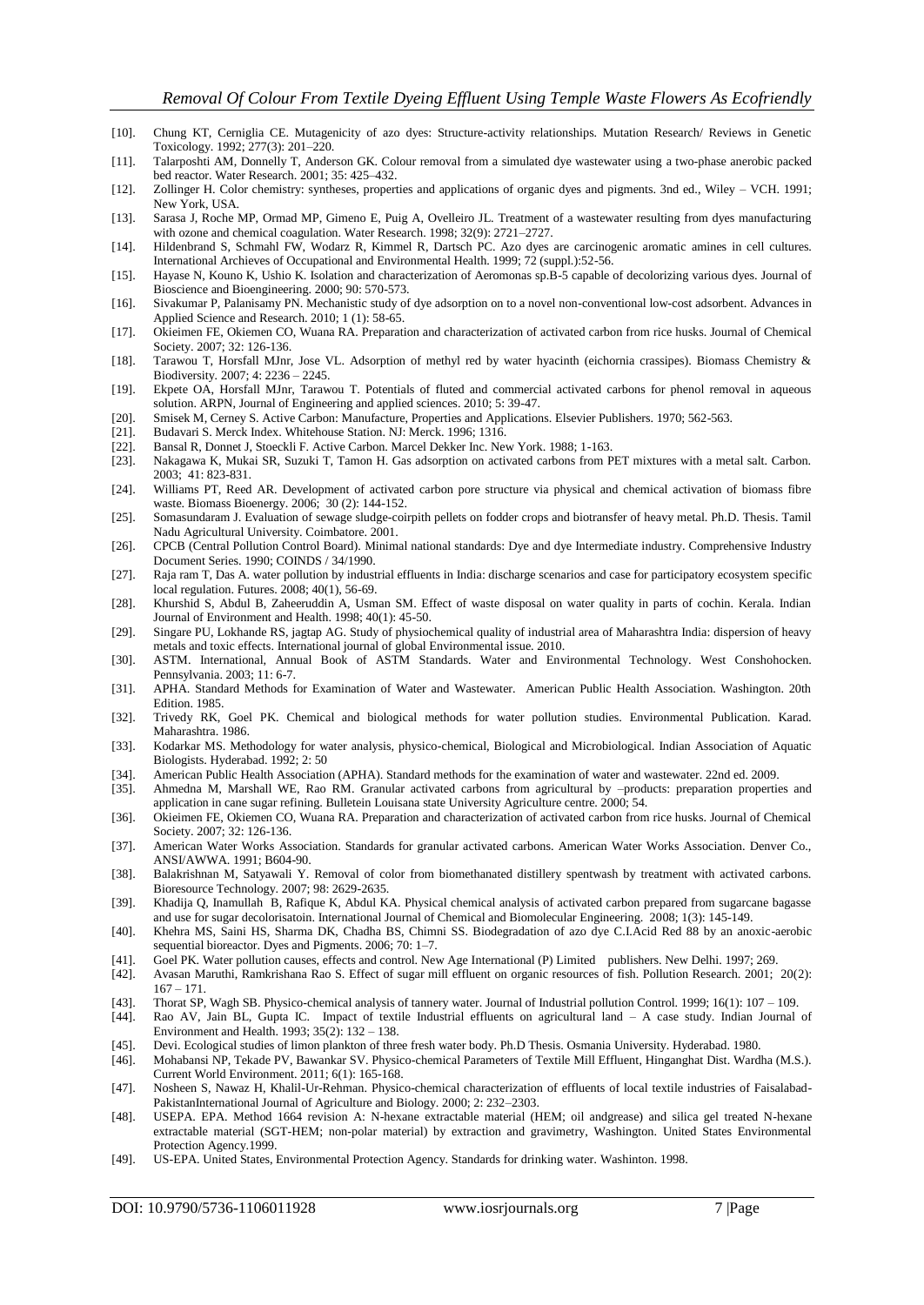- [50]. Travis MJ, Weisbrod N, Gross A. Accumulation of oil and grease in soils irrigated with greywater and their potential role in soil water repellency. Science of the Total Environment, 2008; 394: 68–74.
- [51]. Mohammadi T, Esmaelifar A. Innovations in chemical biology. Journal of Membrane Science, 2005;254: 129 137.

|                                     |                 |                 |          | $\mathbf{L}$                            |
|-------------------------------------|-----------------|-----------------|----------|-----------------------------------------|
| Parameters                          | FW <sub>D</sub> | FW <sub>s</sub> | $FW_{P}$ | Standard values as per ASTM<br>and AWWA |
| pH                                  | 7.63            | 7.34            | 6.87     | $6 - 8$                                 |
| Conductivity at $25^{\circ}$ C, S/m | 0.29            | 0.13            | 0.18     | Depends upon the raw material<br>used   |
| Moisture content, %                 | 5.2             | 6.3             | 8.9      | $5 - 8$                                 |
| Ash content, %                      | 4.0             | 5.2             | 6.9      | $5-15$                                  |
| Volatile matter, %                  | 17.4            | 19.4            | 20.75    | $37.5 \pm 0.03$                         |
| Matter soluble in water, %          | 0.81            | 1.11            | 0.99     | < 1                                     |
| Matter soluble in acid, %           | 0.94            | 1.36            | 1.16     | $\lt$ 3                                 |
| Bulk density, $g$ / mL-1            | 0.48            | 0.52            | 0.42     | 0.25                                    |
| Specific Gravity                    | 0.80            | 0.89            | 0.98     | $\approx 1.8$                           |
| Porosity, %                         | 65.0            | 53.93           | 59.18    | $40 - 85$                               |
| Methylene Blue Number, mg /g        | 511.5           | 339.0           | 246.0    | $\approx 450$                           |
| Iodine Number, mg /g                | 642.0           | 412.0           | 285.0    | 600 to 1100                             |
| Fixed Carbon, %                     | 73.4            | 65.2            | 63.45    | Depends upon the raw material<br>used   |
| Yield, %                            | 63.7            | 51.0            | 50.8     | Depends upon the raw material<br>used   |
| BET surface area $(m^2/g)$          | 672.2           | 272             | 232.2    | $600 - 1200$                            |

**Table no 1** Physico-chemical parameters of activated carbon  $FW<sub>D</sub>$ ,  $FW<sub>S</sub>$  and  $FW<sub>P</sub>$ 

Table no 2 Elemental analysis of activated carbon FW<sub>D</sub>, FW<sub>S</sub> and FW<sub>P</sub> by EDS

| <b>Activated Carbon</b> | <b>Elements Present</b> | Percentage |
|-------------------------|-------------------------|------------|
|                         | $\mathbf C$             | 99.45      |
|                         | Na                      | 0.17       |
| FW <sub>D</sub>         | Mg                      | 0.23       |
|                         | Ca                      | 0.15       |
|                         | $\overline{O}$          | 0.00       |
|                         | Total                   | 100        |
| FW <sub>s</sub>         | C                       | 98.01      |
|                         | Mg                      | 0.66       |
|                         | P                       | 0.16       |
|                         | K                       | 0.30       |
|                         | Ca                      | 0.87       |
|                         | $\Omega$                | 0.00       |
|                         | Total                   | 100        |
| FW <sub>P</sub>         | $\mathsf{C}$            | 98.64      |
|                         | Mg                      | 0.69       |
|                         | K                       | 0.11       |
|                         | Ca                      | 0.57       |
|                         | $\mathbf{O}$            | 0.00       |
|                         | Total                   | 100        |

# **Table no 3** Methodology of the study using standard procedures

| Physico-chemical parameters | Methods                                                                  |
|-----------------------------|--------------------------------------------------------------------------|
| Colour, Hazen               | Spectrophotometer, Merck                                                 |
| $pH$ at 30 $^{\circ}$ C     | pH meter, Merck                                                          |
| <b>Total Hardness</b>       | Complexometric titration                                                 |
| BOD, mg/l                   | Incubating the sample at $30^{\circ}$ C for 5 days followed by titration |
| COD, mg/l                   | Closed reflux method                                                     |
| TDS, mg/l                   | Gravimetric, oven drying at $105^{\circ}$ C                              |
| TSS, mg/l                   | Gravimetric, oven drying at $105^{\circ}$ C                              |
| Turbidity, NTU              | Nephlometer                                                              |
| Chlorides, as Cl-, mg/l     | Argentometric titration                                                  |
| Sulphides, as S2-, mg/l     | Iodometric method                                                        |
| Silica, as SiO2, mg/l       | Spectrophotometer, Merck                                                 |
| Calcium, as Ca, mg/l        | Complexometric titration                                                 |
| Iron, as Fe, mg/l           | Spectrophotometer, Merck                                                 |
| Oil and grease, mg/l        | Partition-gravimetric method                                             |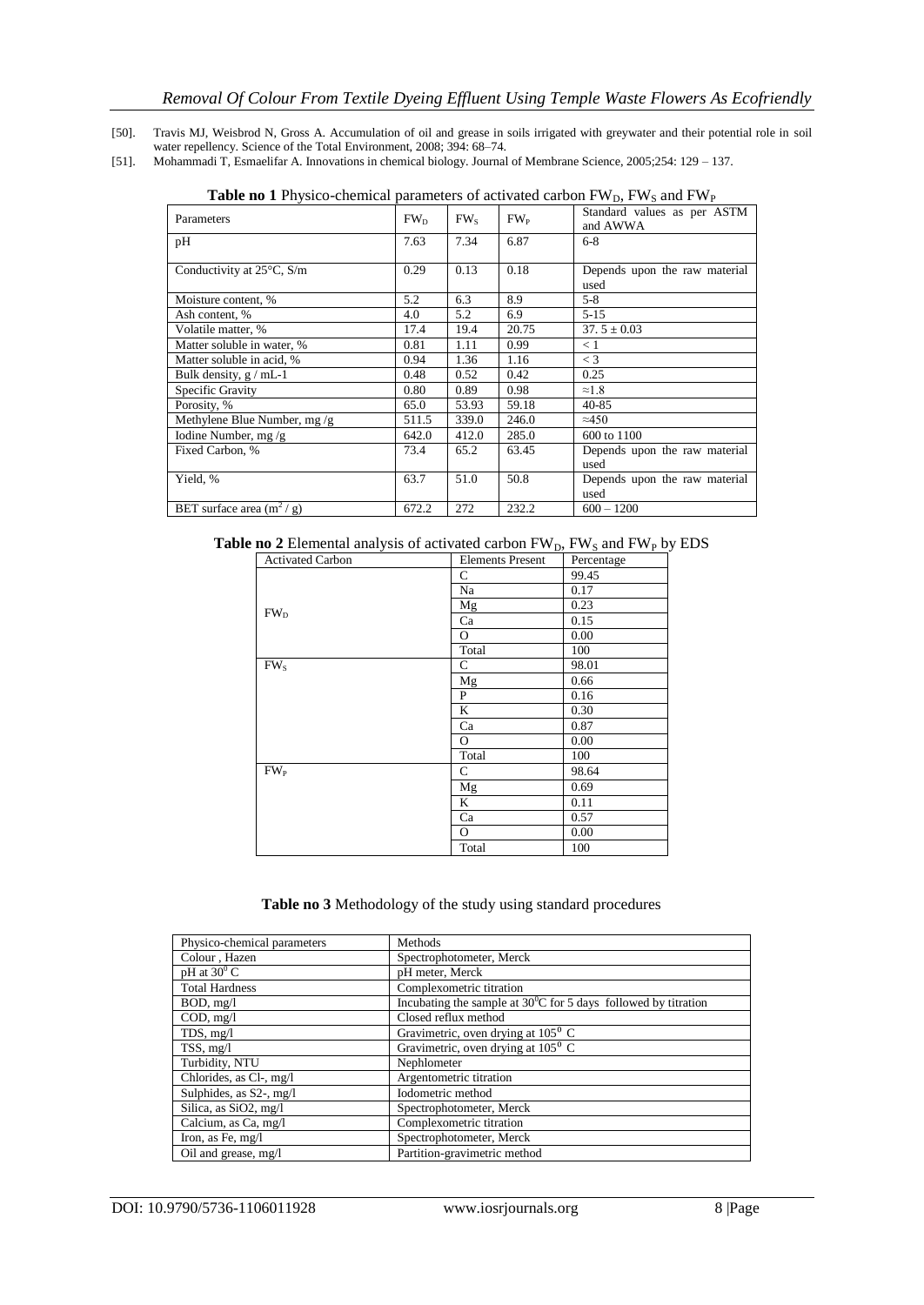| Parameters              | <b>Observed Values</b> | <b>BIS</b> Limits |
|-------------------------|------------------------|-------------------|
| Colour, Hazen           | 4800                   | 25                |
| pH at $30^{\circ}$ C    | 7.96                   | $5.5 - 9$         |
| <b>Total Hardness</b>   | 810                    | 500               |
| BOD, mg/l               | 760                    | 100               |
| COD, mg/l               | 2180                   | 250               |
| TDS, mg/l               | 18220                  | 2,100             |
| TSS, mg/l               | 5992                   | 100               |
| Turbidity, NTU          | 69.5                   | 10                |
| Chlorides, as Cl-, mg/l | 31287                  | 600               |
| Sulphides, as S2-, mg/l | 0.21                   | 2                 |
| Silica, as SiO2, mg/l   | 891                    | 250               |
| Calcium, as Ca, mg/l    | 118.2                  | 200               |
| Iron, as Fe, mg/l       | 0.14                   | 3                 |
| Oil and grease, mg/l    | 12                     | 10                |

**Table no 4** Results of the physico - chemical parameters of textile effluent



Signal A = SE2<br>Mag = 257 K X Fig. 2 SEM images of FW<sub>P</sub>

EHT = 4.00 KV<br>WD = 7.9 mm

a,

Date: 12 Sep 2015<br>Time: 16:28:28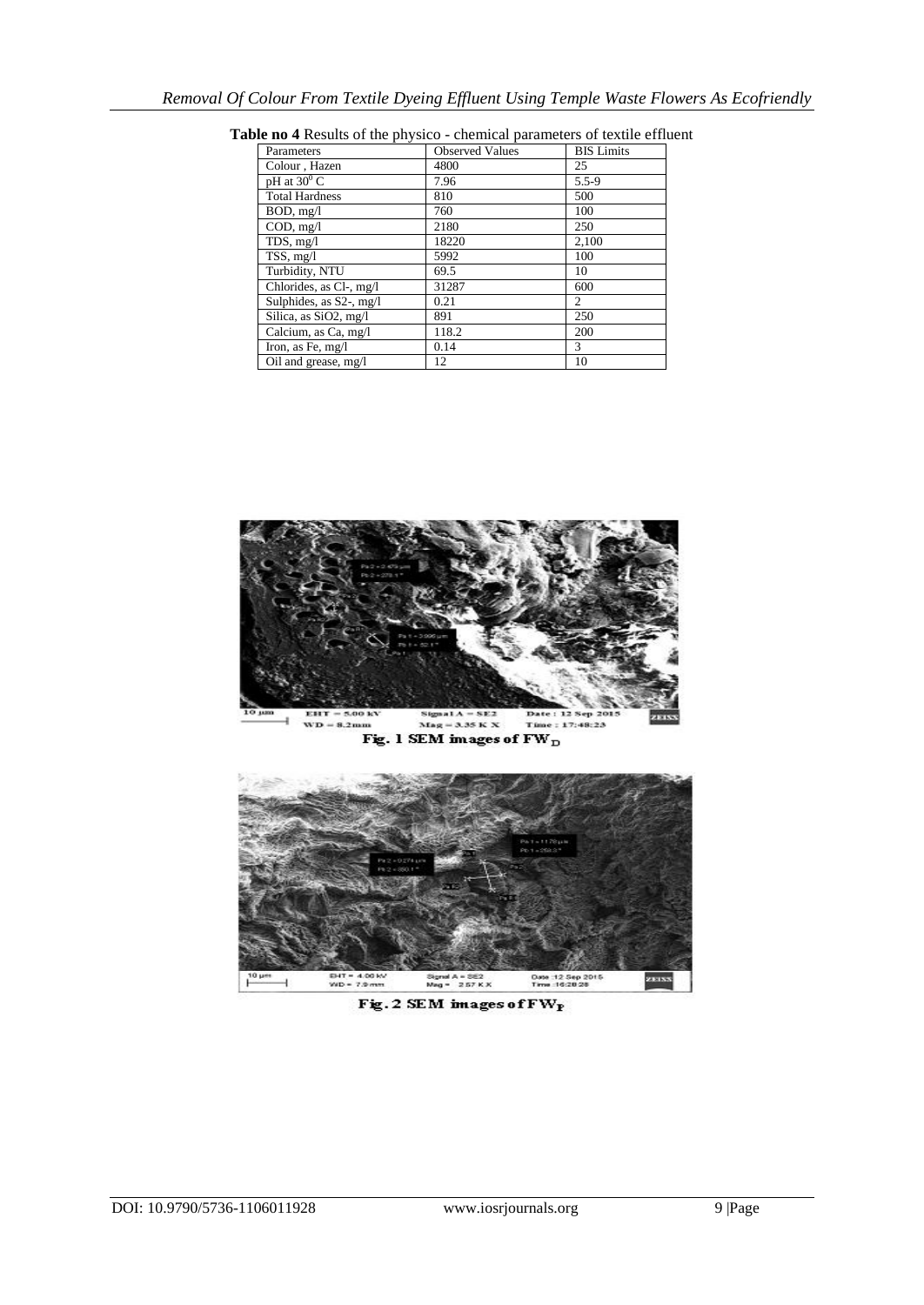

Fig. 3 SEM images of FW<sub>S</sub>



Fig. 4 EDS of FW<sub>S</sub>





Fig. 6 EDS of activated carbon  $\rm{FW}_{D}$